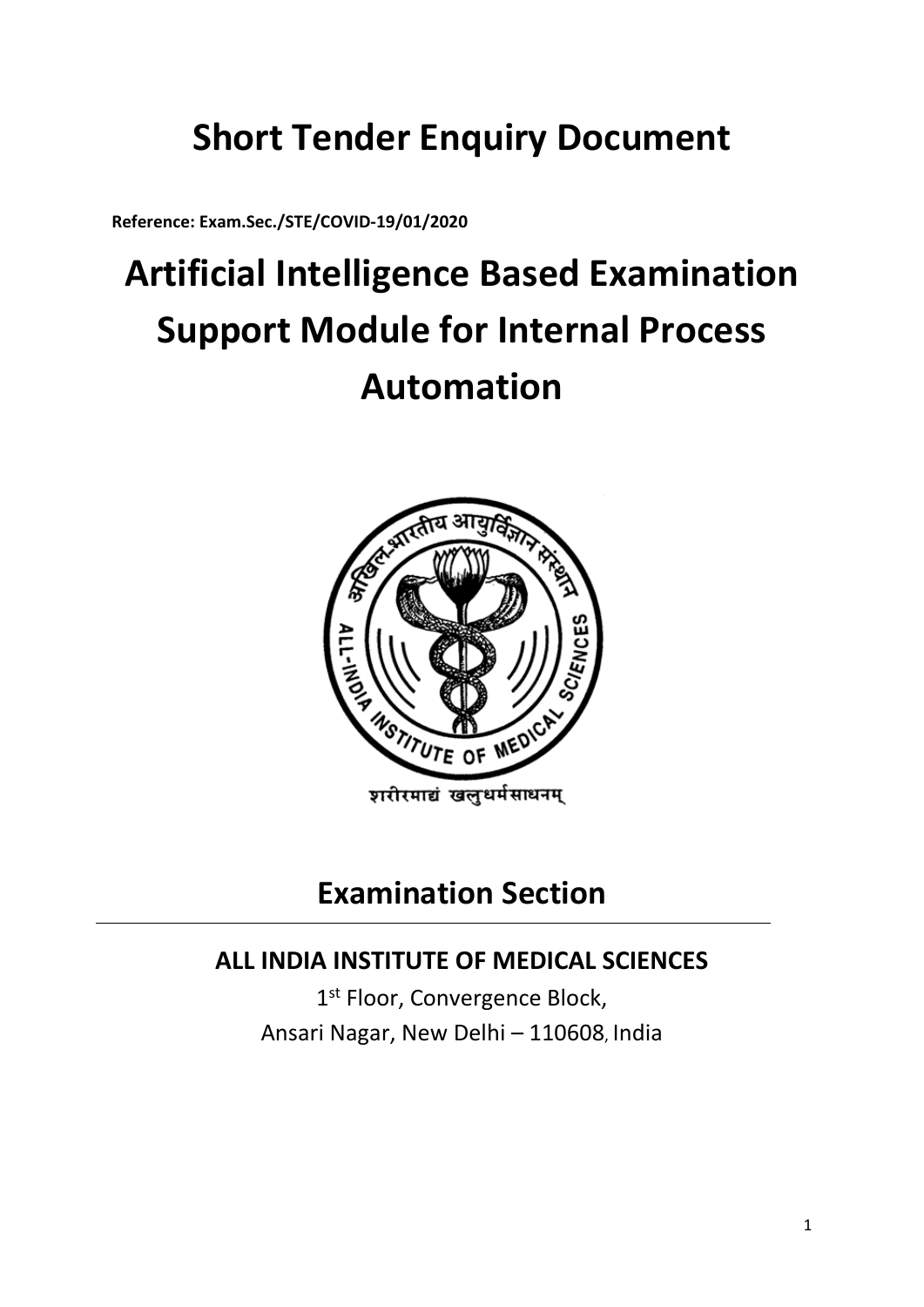## <span id="page-1-0"></span>Disclaimer

This Tender is not an offer by the All India Institute of Medical Sciences, but an invitation to receive offer from vendors/bidders. No contractual obligation whatsoever shall arise from the tender process unless and until a formal contract is signed and executed by duly authorized officers of the All India Institute of Medical Sciences with the vendors/bidders.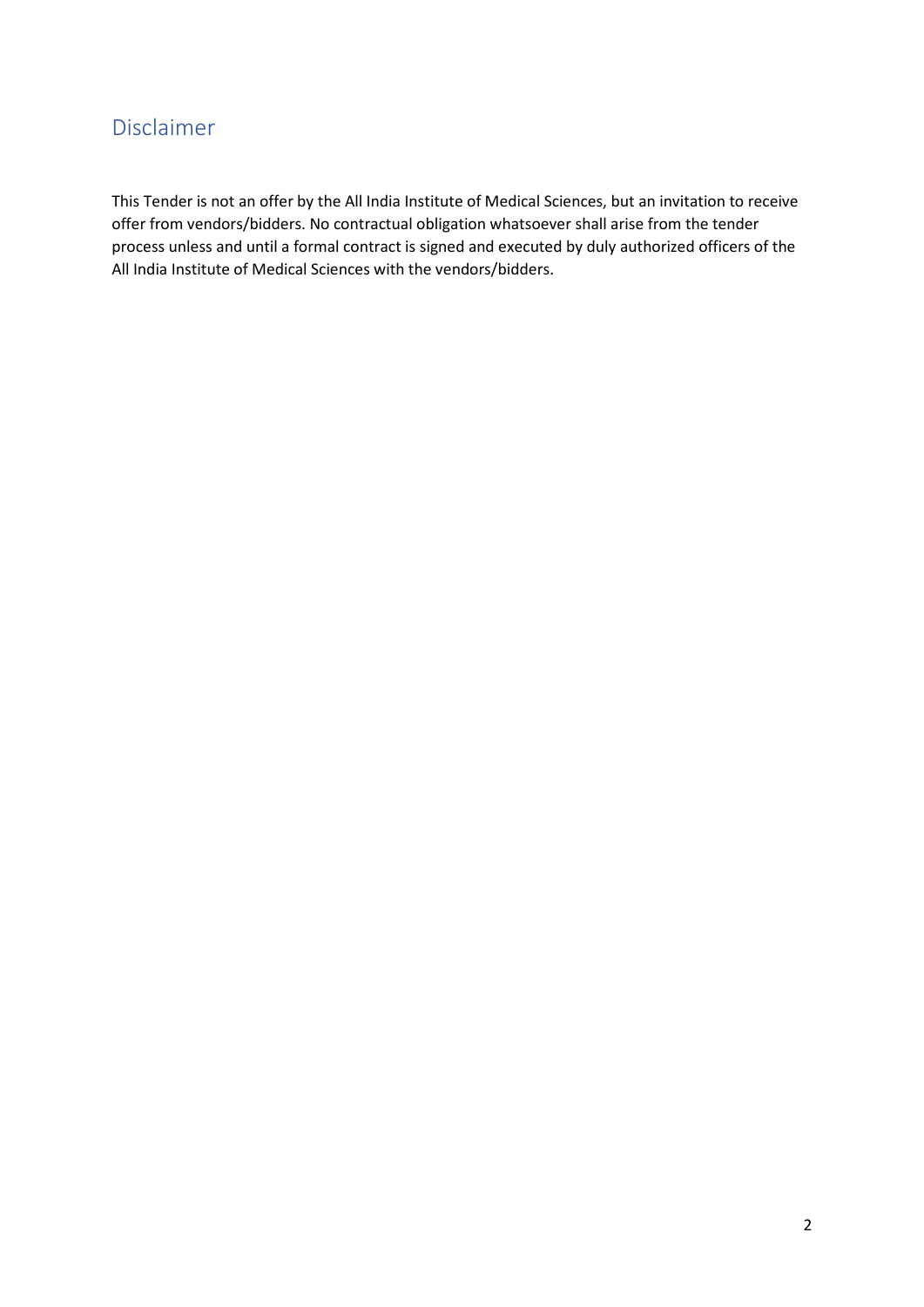## **Table of Contents**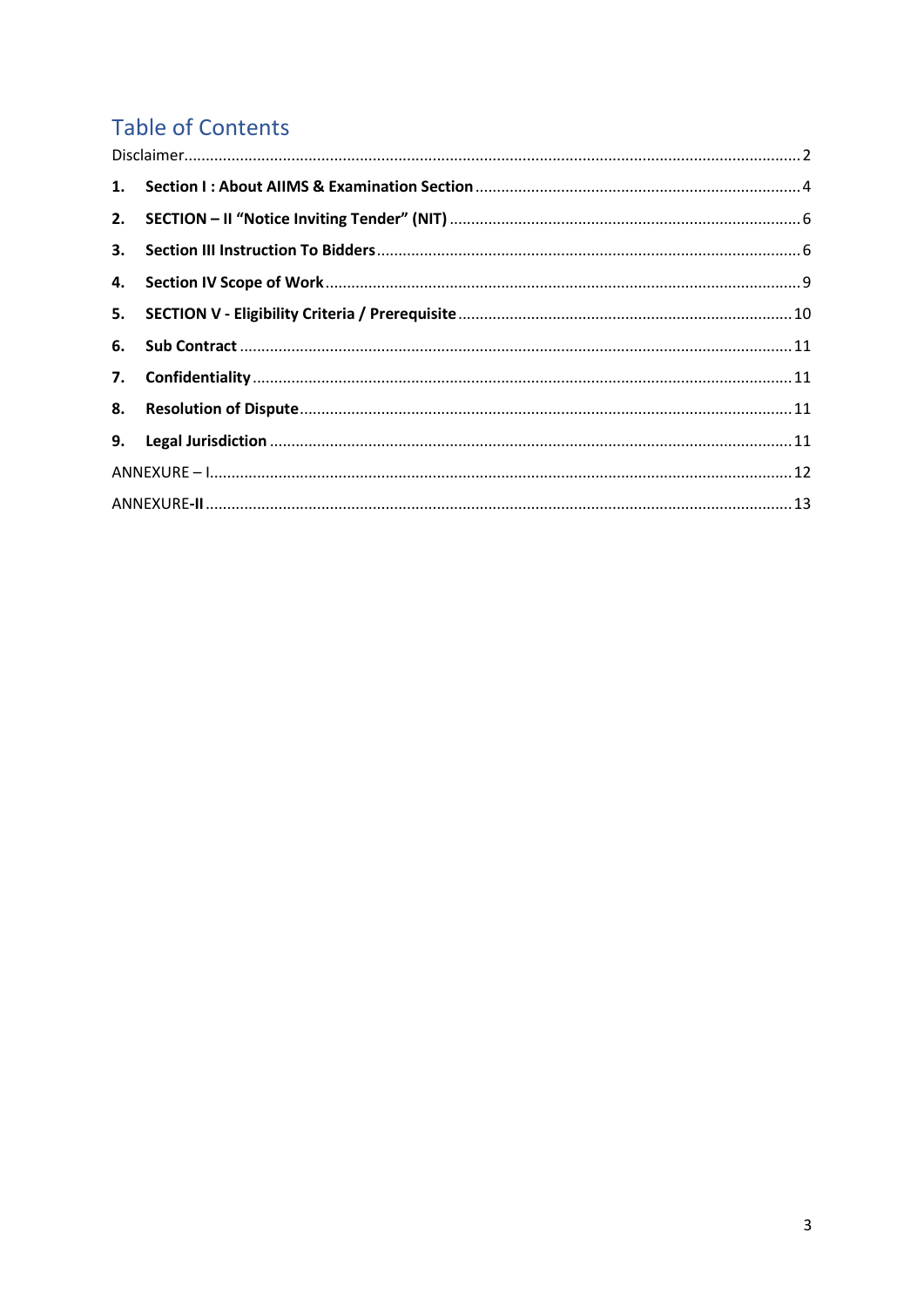## <span id="page-3-0"></span>**1. Section I : About AIIMS & Examination Section**

AIIMS was created in 1956 to serve as a nucleus for nurturing excellence in all aspects of health care.

It was established as an institute of national importance by an act of Parliament with the objects to develop patterns of teaching in Under-graduate and Post-graduate Medical Education in all its branches so as to demonstrate a high standard of Medical Education in India; to bring together in one place educational facilities of the highest order for the training of personnel in all important branches of health activity; and to attain self-sufficiency in Post-Graduate Medical Education.

The Institute has comprehensive facilities for teaching, research and patient-care. As provided in the Act, AIIMS conducts teaching programs in medical and para-medical courses both at undergraduate and postgraduate levels and awards its own degrees. Teaching and research are conducted in 58 disciplines. In the field of medical research AIIMS is the lead, having more than 600 research publications by its faculty and researchers in a year. AIIMS also runs a College of Nursing and trains students for B.Sc. (Hons.) Nursing, B.Sc.(Post-Basic) degrees.

#### **Objectives of AIIMS**

- To develop a pattern of teaching in undergraduate and postgraduate medical education in all its branches so as to demonstrate high standard of medical education to all medical colleges and other allied institutions in India.
- To bring together in one place educational facilities of the highest order for the training of the personnel in all important branches of the health activity.
- To attain self sufficiency in postgraduate in medical education.

#### **1.1. EXAMINATION SECTION**

Examination Section conducts various Professional Examination, Entrance Examinations and recruitments of the Institute. Important Examination of 2018-2019 with brief details is given below:

| S.N<br>$\mathbf{o}$ | <b>Name of Course</b>                                   | Eligibility             | <b>Durat</b><br>ion | Month<br>Exam | of | <b>Admissio</b><br>n Notice | No. of<br><b>Cities</b><br>wher<br>е<br>Exam<br>held | of<br>No.<br><b>Candidate</b><br>s<br>registered<br>in<br>last<br>Exam |
|---------------------|---------------------------------------------------------|-------------------------|---------------------|---------------|----|-----------------------------|------------------------------------------------------|------------------------------------------------------------------------|
| 1.                  | Bachelor of Optometry<br>(B.Sc. Paramedical<br>Courses) | As<br>per<br>Prospectus | 4 Yrs.              | June          |    | March                       | Delhi<br><b>NCR</b>                                  | 4357                                                                   |
| 2.                  | B.Sc. (Hons) Nursing                                    | As per Prospet.         | 4 Yrs.              | June          |    | March                       | 14                                                   | 8061                                                                   |
| 3                   | <b>B.Sc. Nursing</b><br>(Post Basic)                    | As per<br>Prospectus    | 2 Yrs.              | June          |    | March                       | Delhi<br><b>NCR</b>                                  | 243                                                                    |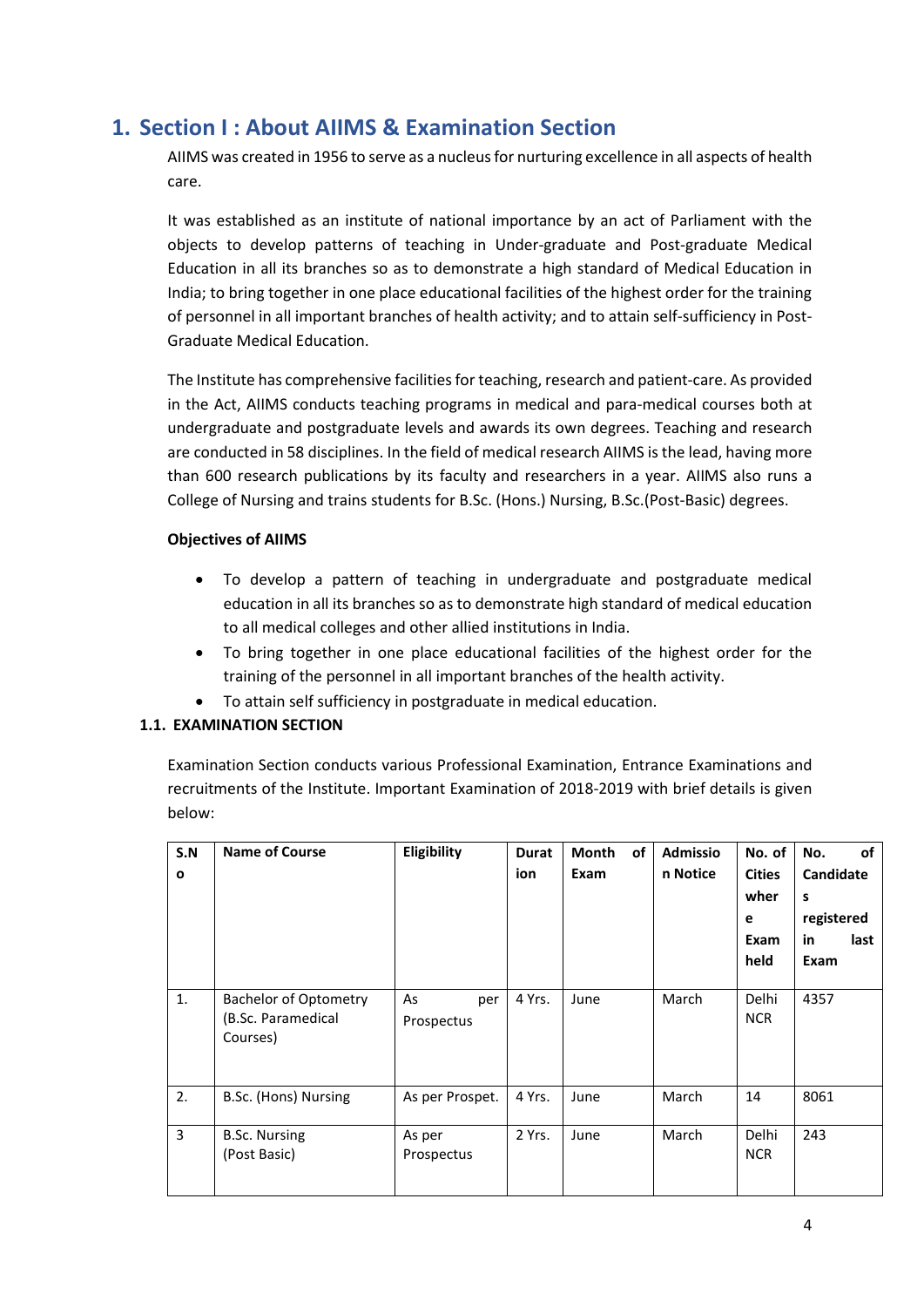| 4.  | <b>M.Sc Courses</b><br>(Anatomy, Biochemistry,<br>Biophysics, Pharmacology<br>&<br>Physiology)Cardiovascula<br>r Imaging and<br>Endovascular<br>Technologies<br>Reproductive Biology and<br><b>Clinical Embryology</b><br>(Perfusion Technology,<br>Nuclear Medicine<br>Technology, Urology<br>Technology) | As per<br>Prospectus  | 2 Yrs.          | June                       | March                | Delhi<br><b>NCR</b> | 608                                                    |
|-----|------------------------------------------------------------------------------------------------------------------------------------------------------------------------------------------------------------------------------------------------------------------------------------------------------------|-----------------------|-----------------|----------------------------|----------------------|---------------------|--------------------------------------------------------|
| 5.  | M.Sc. Nursing<br>(Cardiological/CTVS<br>Nursing, Oncological<br>Nursing, Neurosciences<br>Nursing, Nephrological<br>Nursing, Critical Care<br>Nursing, Pediatric<br>Nursing, Psychiatric<br>Nursing)                                                                                                       | As per<br>Prospectus  | 2 Yrs.          | June                       | March                | Delhi<br><b>NCR</b> | 1650                                                   |
| 6.  | M. Biotechnology                                                                                                                                                                                                                                                                                           | As per<br>Prospectus  | 2 Yrs.          | June                       | March                | Delhi<br><b>NCR</b> | 394                                                    |
| 7.  | AIIMS-PG<br>(MD/MS/MDS)                                                                                                                                                                                                                                                                                    | As per<br>Prospectus  | 3 Yrs.          | May<br>&<br>November       | March<br>&<br>August | 65<br>61            | 53245<br>(Jan.<br>Session)<br>31340 (July<br>Session)  |
| 8.  | DM/M.Ch./M.Ch.<br>(6 yrs. Course)/MD<br>(Hospital Administration)                                                                                                                                                                                                                                          | As per<br>Prospectus  | 3 Yrs.          | &<br>June<br>December      | March<br>&<br>August | 04                  | 3119 (Jan.<br>Session)<br>3739 (July<br>Session)       |
| 9.  | Ph.D. Programme                                                                                                                                                                                                                                                                                            | As per<br>Prospectus  | $3 - 5$<br>Yrs. | January<br>/July           | March<br>&<br>August | Delhi<br><b>NCR</b> | 508<br>(Jan/July<br>Session)                           |
| 10. | SR/SD Recruitment                                                                                                                                                                                                                                                                                          | As per<br>Prospectus  | 3 Yrs.          | January/<br>July           | Novembe<br>r<br>/May | 04                  | 1143<br>(Jan.<br>Session)<br>1922<br>(July<br>Session) |
| 11. | Professional Examination<br>of All Courses                                                                                                                                                                                                                                                                 | As per Academic Rules |                 |                            |                      |                     |                                                        |
| 12. | Various Recruitment<br><b>Examinations including</b><br><b>Nursing Officer</b>                                                                                                                                                                                                                             | As per<br>Recruitment |                 | Throughou<br>t<br>the year |                      | 85                  | 57081                                                  |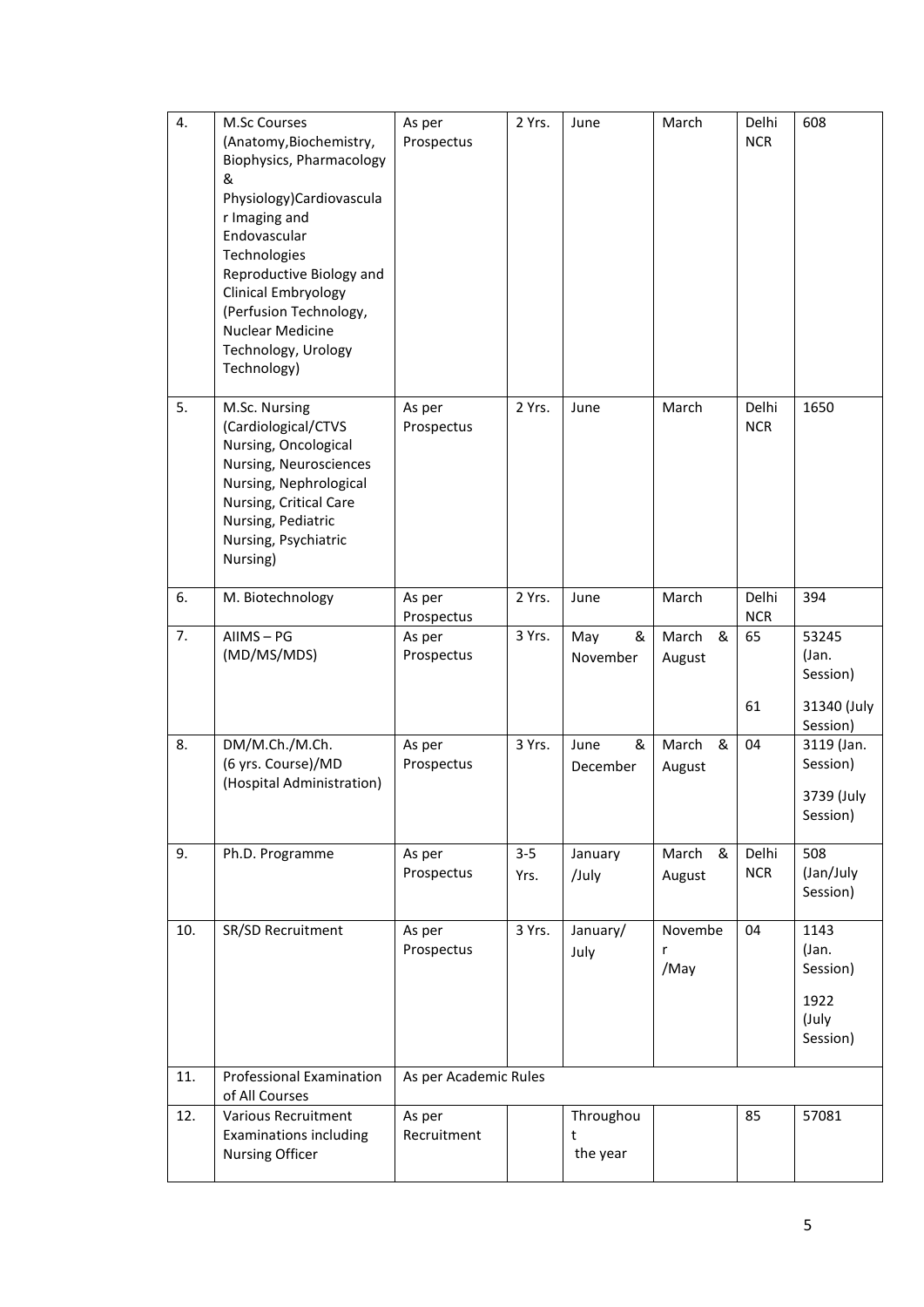## <span id="page-5-0"></span>**2. SECTION – II "Notice Inviting Tender" (NIT)**

## **ALL INDIA INSTITUTE OF MEDICAL SCIENCES ANSARI NAGAR, NEW DELHI-110 029 NOTICE INVITING TENDERS (NIT)**

**Reference: Exam.Sec./Miscll./COVID-19/01/2020 On behalf of Director, AIIMS, Ansari Nagar, New Delhi-110 029, invites SHORT TENDER IN TWO BID SYSTEM (Technical BID & Financial Bid ) from the reputed, eligible and qualified firms engaged in software development & Suport for Immediate purchase/supply of Artificial Intelligence Based Examination Support Module for Internal Process Automation.**

| <b>Published Date &amp; Time</b>      | 19-05-2020         |
|---------------------------------------|--------------------|
| <b>Bid Submission Date &amp; Time</b> | 29-05-2020 1 PM    |
| <b>Bid Opening Date</b>               | 29-05-2020 2:30 PM |
| <b>Technical Demonstration</b>        | 29-05-2020 3:30 PM |

Note:-

Quotations/Offers in sealed envelopes of all the quoted items must reach to Assistant Controller of Examinations, Examination Section, 1st Floor, Convergence Block AIIMS, New Delhi-110029 before the scheduled submission date and time.

Sealed quotations/offers of all items will be received in the office of Assistant Controller of Examinations in a drop Box and will be put up before the Technical Selection Committee as per above schedule in the Examination Section, 1st Floor, Convergence Block AIIMS, New Delhi-110029 .

The bidders must submit copy of this tender document duly signed and stamped by the authorised signatory along with the Bid.

The Purchaser reserves the right to give the price preference to Start ups/ small-scale sectors etc. and purchase preference to central public sector undertakings as per the instruction in vogue while evaluating, comparing and ranking the responsive Bids.

The tender will be published on site www.aiimsexams.org / www.aiims.edu.

## <span id="page-5-1"></span>**3. Section III Instruction To Bidders**

3.1. General Information and Instruction to the Bidders

#### 3.1.1.**Submission of offers**

*TheVendorshallsubmittheirproposalintwoparts:*

#### (i) *Technical Proposal (ii)Financial Proposal*

**a)** The tender is a "Two Bid' document. The **Technical proposal with**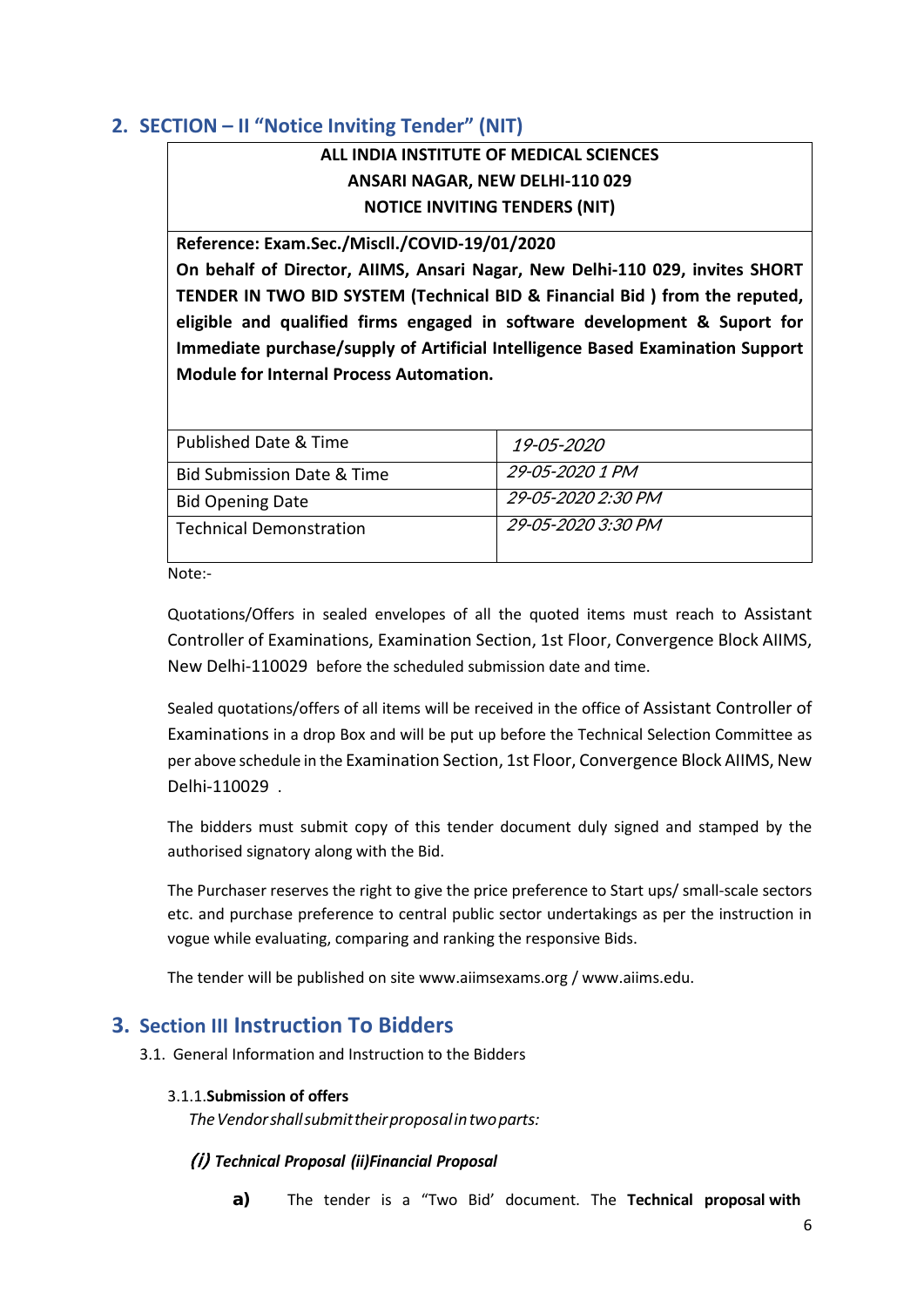**TENDER ACCEPTANCE FORM as in ANNEXURE-I** should contain all the relevant information and desired enclosuresin the prescribed format. The **financial proposal** should contain only **Financial Bid ANNEXURE - I I**. In case, any bidder encloses the financial bid within technical bid, the same shall be rejected summarily.

- **b)** All information called for in the enclosed forms should be furnished against the respective columns in the forms. If information is furnished in a separate document, reference to the same should be given against respective columns in such cases. If any particular query is not applicable, it should be stated as "**Not Applicable**". However, the bidders are cautioned that not giving complete information called for in the tender forms or not giving it in clear terms or making any change in the prescribed forms or deliberately suppressing the information may result in the bidder being summarily disqualified.
- **c)** The Tenders should be computer generated but there should not be any overwriting or cutting or interpolation. Correction, if any, shall be made by neatly crossing out, initialing, dating and rewriting. The name and signature of bidder's authorized person should be recorded on each page of the application. All pages of the tender document shall be numbered and submitted as a package along with forwarding letter on agency's letter head.
- **d)** Bidders must keep their offer open for a minimum period of 90 days from the date of opening of the tender, within which the bidders cannot withdraw their offer. However, subject to the period being extended further, if required, by mutual agreement from time to time.
- **e)** Reference, information and certificates from the respective clients certifying technical, delivery and execution capability of the bidder should be signed and the contact numbers of all such clients should be mentioned. The AIIMS may also independently seek information regarding the performance from the clients.
- **f)** The bidder is advised to attach any additional information, which he thinks is necessary in regard of his capabilities to establish that the bidder is capable in all respects to successfully complete the envisaged work. He is however, advised not to attach superfluous information. No further information will be entertained after tender document is submitted, unless the Institute calls for it.
- **g)** Incorrect or misleading information: If the bidder deliberately gives incorrect or misleading information in their tender or wrongfully creates circumstances for the acceptance of the tender, AIIMS reserves the right to reject such a tender at any stage.
- **h)** All explanatory remarks and clarifications, which the Bidder may desire to make, must be, incorporated in the offer form, failing which the remarks / clarifications shall be ignored and the tender dealt with as it stands.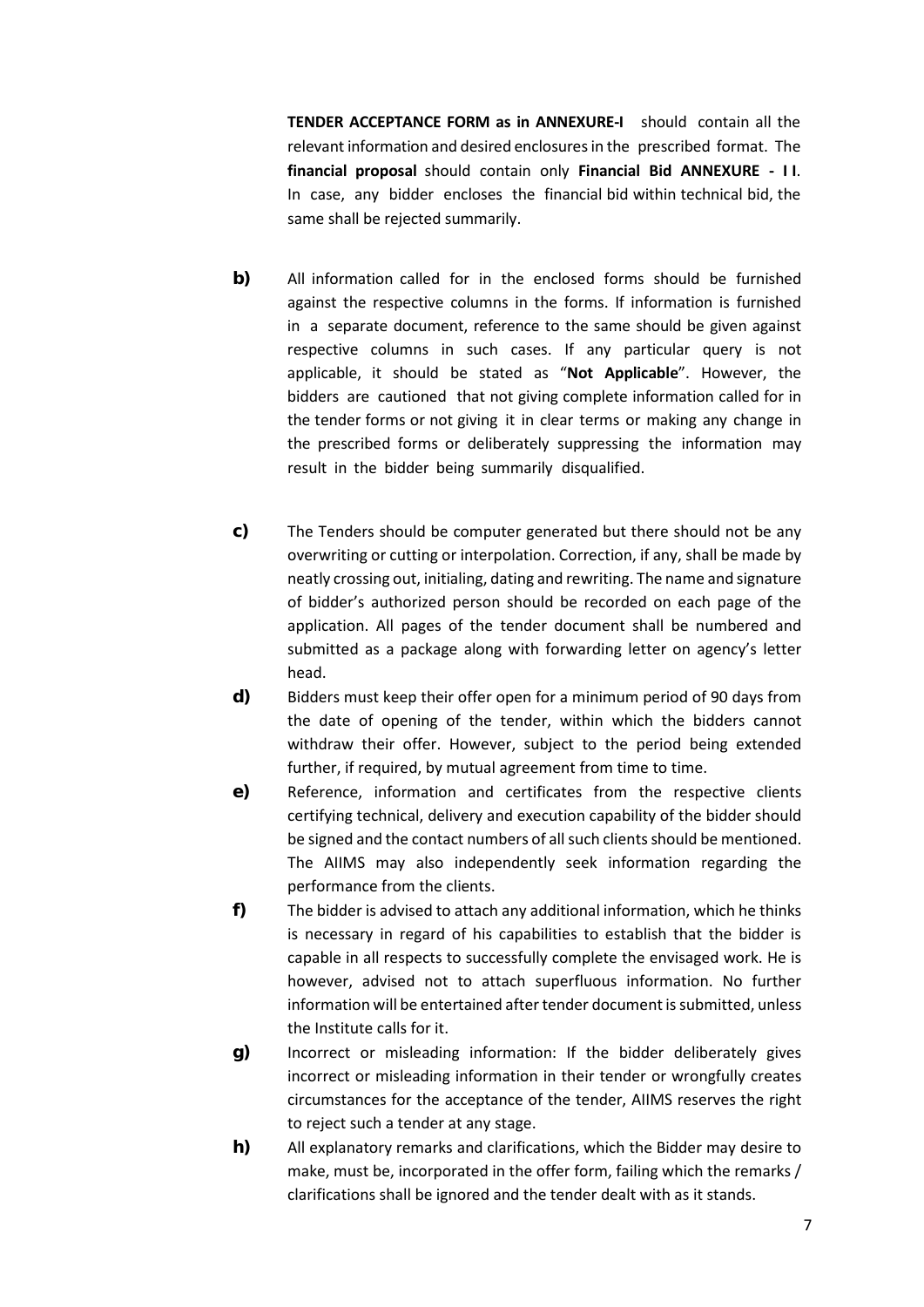- **i)** Even though agency may satisfy the qualifying criteria, it is liable to disqualify if it has record of poor performance or not able to understand the scope of work etc.
- **j)** Prospective bidders may seek clarification regarding the project and/ or the requirements before submitting, in writing through email to ace.aiims@gmail.com from Asstt. Controller (Exams), AIIMS till \_\_nd May, 2020 by 12:00 PM.
- **k)** The tender document has to be downloaded from Institute's web site (www.aiimsexams.org or [www.aiims.edu\)](http://www.aiims.edu/) and submitted as described in this document. The technical and financial documents should be kept separately in sealed envelopes and both the envelopes should be kept in one envelope super-scribing "Short Tender Enquiry for **Artificial Intelligence Based Examination Support Module for Internal Process Automation**" so as to reach Asstt. Controller of Exams, Examination Section, 1st Floor, Convergence Block, AIIMS, Ansari Nagar, New Delhi  $-$  110029 by May, 2020 up to 12:00 Noon. Late tenders shall not be accepted. The technical bid shall be opened as per schedule in clause (2) Section II in presence of bidders who may like to be present.
- **l)** Apart from the original quotation to be submitted in the manner detailed above, no copies should be sent to any other office of AIIMS. Such offers will not be valid quotations. Offers sent through telegram/telex, and offers not submitted in the standard formats given in the tender document will be summarily rejected.
- **m)** The payment shall be in Indian Rupees and shall be paid only after successful completion of work without errors and delays. No advance payment shall be made and the successful bidder has to sign an agreement on non-judicial stamp paper which shall contain clauses related to liquidated damages on account of delays, errors, cost and time over-run etc. In case the bidder fails to execute the contract, The AIIMS shall have liberty to get it done through other agency at the cost of bidder.
- **i)** Bidders are neither allowed to join hands to participate in the tender nor allowed to submit multiple bids. In case of detection of such, their bid(s) is/are liable to be rejected. Bidding though consortium is not allowed.
- **j)** *The Director, AIIMS reserves right to award the work/cancel the award without assigning any reason.* In case of differences, if any, the decision of the Director, AIIMS shall be final. The work can be awarded to one or more agencies if need arises. Initially the contract will be for items as mentioned and can be extended as per exigencies at the discretion of competent authority.

#### 3.1.2.**Price Quotation**

- a) The bidder shall indicate the prices/rates as specified in the quotation format.
- b) The bidders should quote their most competitive prices/rates and it should be noted that their quotations would not ordinarily be subject to further negotiations. Negotiations may however, be carried out as per rules and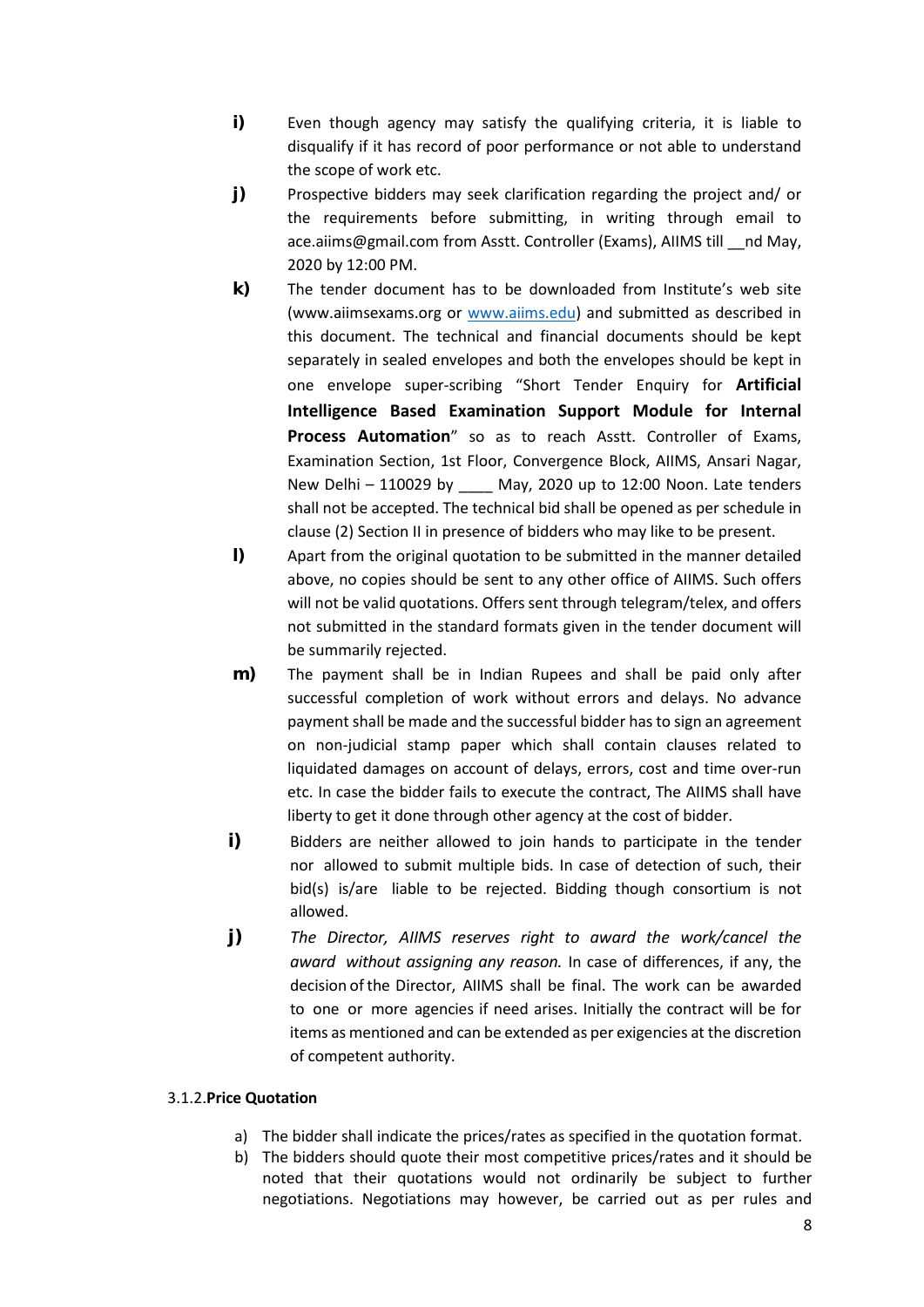instructions on the subject at the discretion of the Examination Section, AIIMS, New Delhi.

- c) All prices/rates should be clearly written both in figures and in words. Failure to write prices/rates both in figures and in words shall render the tender liable for rejection. Bidders should avoid alterations / corrections in the prices/rates submitted by them. However, if alterations / corrections in prices/rates are inescapable each alteration / correction should be indicated both in figures and words and duly attested under the full signature of the Bidder/Authorized Signatory.
- d) In case of a discrepancy between the prices/rates in figures and words, the prices/rates in words will be considered correct.
- e) The prices/rates quoted shall be firm throughout the period of the validity of the offer and subsequently during the currency of the contract and shall not be subject to any variation/revision.

#### 3.1.3. **Security Deposit/EMD**

a) There is no EMD required to be submitted.

b) However, the successful bidder may be required to deposit Performance Guarantee (refundable after 90 days ofend of warranty period) equivalent to 5% of contract value to the Institute at the time as asked by the competent authority before submission any bill.

#### 3.1.4.**Acceptance of offer**

AIIMS reserves the right to accept any bid under this tender in full or in part, or to reject any bid or all bids without assigning any reason.

#### 3.2. **Evaluation Process**

Technical Evaluation will be done by the Committee based on Technical Bid, scope of work, requirement of user department and Demonstration of live product on the day of opening of bids.

Bids meeting the requirements as per scope of work shall be declared technically shortlisted and Financial bid will be opened accordingly. The L1 Bidder among technically qualified and shortlisted will treated as successful and work will be awarded.

#### <span id="page-8-0"></span>**4. Section IV Scope of Work**

The scope of work relates to supply/immediate development of software/report for minimum or no human intervention to monitor conduct of various professional examination or internal reporting in view of COVID-19 outbreak for efficient conduct of examination with less involvement of people in various processes of examination like attendance, report, feedback compilation, evaluation etc. In view of this the tender is limited to supply/develop install in given time frame for following items of urgent requirement:-

| SI. | Description                                                                                                                                                                                                                                                                                          |
|-----|------------------------------------------------------------------------------------------------------------------------------------------------------------------------------------------------------------------------------------------------------------------------------------------------------|
|     | Al Face validation based touchless attendance system with inbuilt end to end<br>(256/512 bit) encryption. System must be able to auto extract detail as per format<br>provided (customizable) using bar code and verification using face capture with any<br>webcam attached. (Software Module Only) |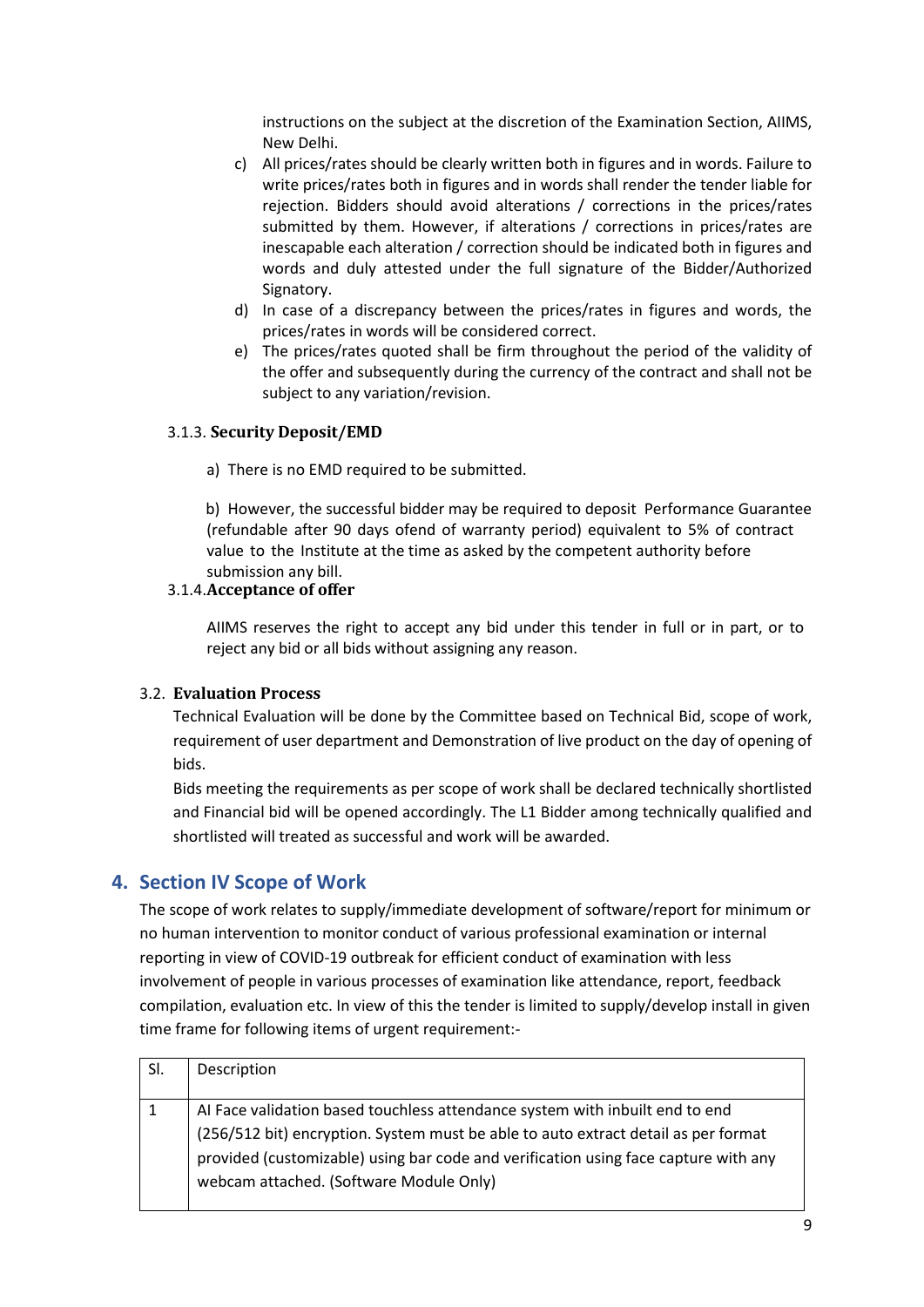|                | System Must also be able for Bulk Validation and generate verifiable Report and step<br>wise verification of exceptions in GUI based system for photographs<br>submitted/captured at different stages.                                                                                                                                                                                                                                                                                                                                   |
|----------------|------------------------------------------------------------------------------------------------------------------------------------------------------------------------------------------------------------------------------------------------------------------------------------------------------------------------------------------------------------------------------------------------------------------------------------------------------------------------------------------------------------------------------------------|
| $\overline{2}$ | Providing Technical Man hour of development team (onsite) for preparation of<br>custom software module for monitoring, verification of custom reports etc. Technical<br>Team manhour should consist of combined One Manhour (for One Web Designer,<br>One Application Developer (.NET), Mobile App Developer and Team Leader with<br>expert level knowledge on Web Based, Mobile App, database, User interface and<br>Understanding IT Infrastructure, Server administration etc.) and called as Technical<br>Team Hour for all purpose. |
|                | Required to work in 365x24x7 under strict supervision of Examination Section and<br>develop time bound software module applications as per requirement.                                                                                                                                                                                                                                                                                                                                                                                  |

In view of conducting examination under new guidelines on COVID019 on social distancing many methods and process of examination will be revised in short span of time as per urgent requirement on the basis of need to modify process.

All source code and documentation on software supplied or developed must be handed over to Examination Section and Examination Section.

Any Application supplied/developed shall have support warranty for 12 months form the date of first use of installation.

AIIMS Preserve right to extend on mutual agreement for 1+1 year.

#### <span id="page-9-0"></span>**5. SECTION V - Eligibility Criteria / Prerequisite**

- **5.1.** The bidder should be a company/ firm registered in India and having a branch office in Delhi/NCR.
- **5.2.** The bidder shall be single point of contract with AIIMS and shall be solely responsible for the execution and delivery of the work.
- 5.3. The bidder must have developed at least three web application/portal and one AI based mobile app (Android).
- 5.4. The bidder must show technically sound to develop application in Rapid Development Mode to develop/modify in given timeline.
- 5.5. The bidder's Turnover during last financial year should be Rs 10 Lakh or more from software development/consultancy services.
- 5.6. The bidder must quote reasonable rates. Quoting predatory low pricing or Zero price is not allowed and such bid shall be summarily rejected without assigning any reasons unless rate for item asked is dependent or part of other item.
- 5.7. The agency should not have been blacklisted for any corrupt and fraudulent practices by any central / state government departments / undertakings. An undertaking on letter head in response to the above should be submitted with Technical Bid.
- 5.8. The bidder should not be providing identical services to any Central Govt./ State Govt./PSU etc. at lower rates as quoted in Financial Bid. Bidder has to submit an undertaking for the same on letter head.
- 5.9. The bidder must give undertaking to support on 365x24x7 basis onsite.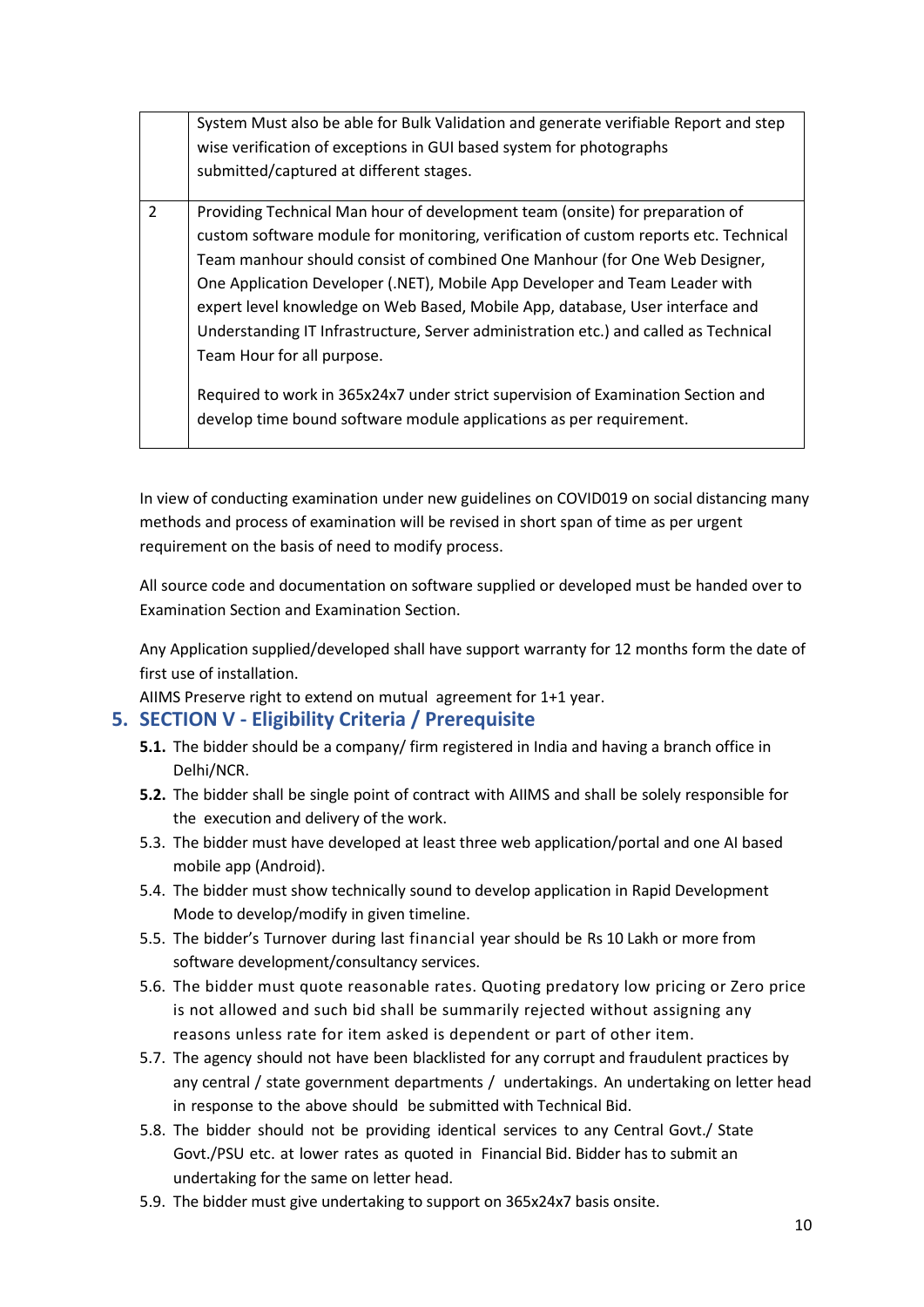#### <span id="page-10-0"></span>**6. Sub Contract**

The Bidder shall not subcontract the awarded contract or part thereof without written consent of the AIIMS.

#### <span id="page-10-1"></span>**7. Confidentiality**

The Bidder and their personnel shall not, either during implementation or after completion of the project, disclose any proprietary or confidential information relating to the services, agreement or the AIIMS's business or operations without the prior consent of the AIIMS.

#### <span id="page-10-2"></span>**8. Resolution of Dispute**

The AIIMS and the Bidder shall make every effort to resolve amicably by direct informal negotiation, any disagreement or dispute that may arise between them under or in connection with the Contract.

If, after 20 days from the commencement of such informal negotiations, the AIIMS and the Bidder are unable to resolve, amicably a contract dispute, either party may require that the dispute be referred for resolution to the formal mechanism In all matters and disputes arising there under, the sole arbitrator shall be mutually agreed upon by the parties in writing, who shall decide the claim and its decision shall be final and binding on both the parties. However, during the period of doubt, disagreement or dispute, both the Bidder and the AIIMS shall ensure that the Project works in a normal way. Such doubts, disputes and disagreement shall not give any reason or freedom to either the AIIMS or the Bidder to interfere in or prevent normal functioning of the Project.

Decision of Director, AIIMS New Delhi shall be final in this regard.

#### <span id="page-10-3"></span>**9. Legal Jurisdiction**

All legal disputes between the parties shall be subject to the jurisdiction of the courts situated in Delhi (India) only.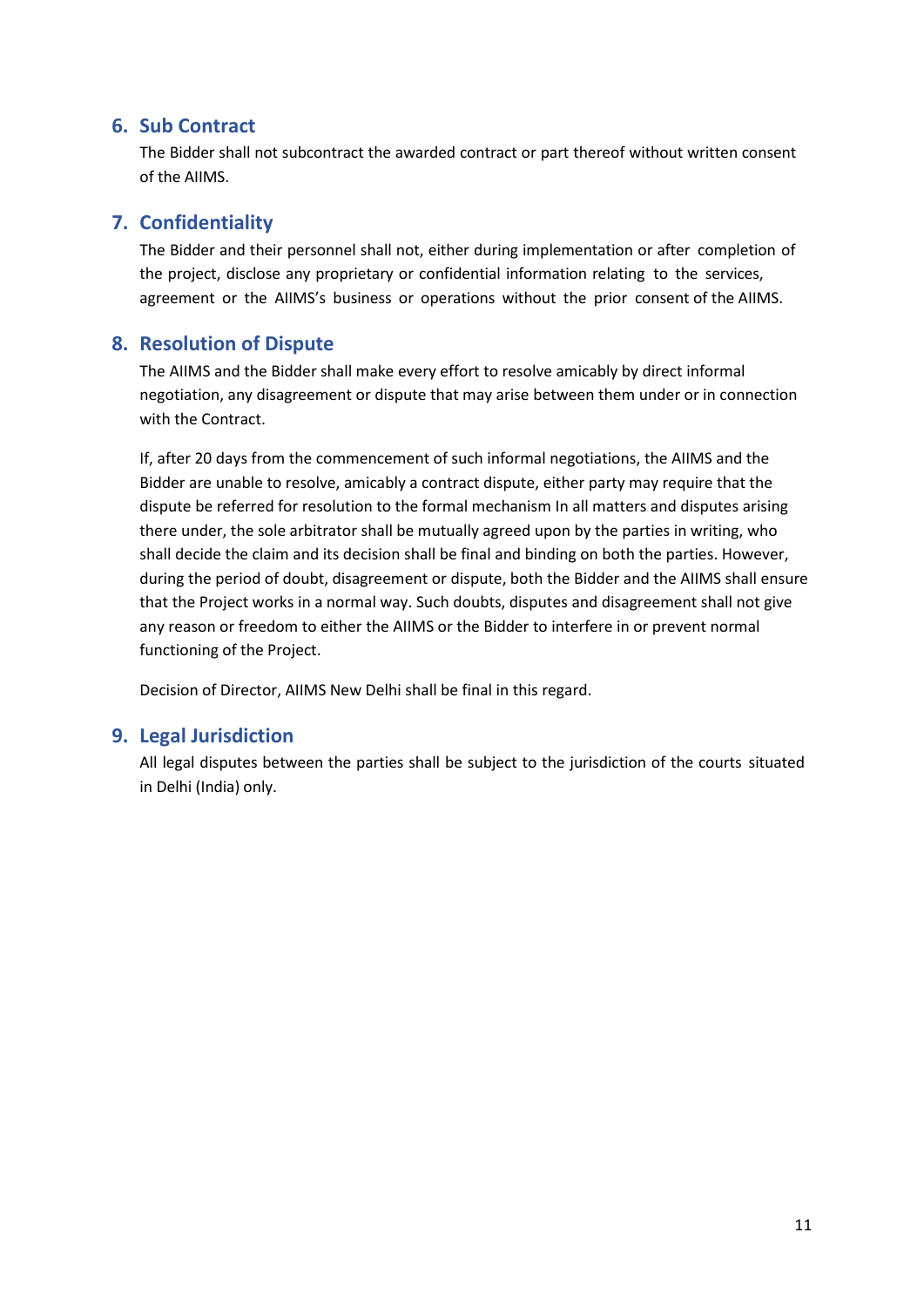## ANNEXURE – I

#### **TENDER ACCEPTENCE FORM**

#### **<ON LETTER HEAD>**

<span id="page-11-0"></span>To

The Director, All India Institute of Medical Sciences Ansari Nagar, New Delhi-110 029 India.

Ref. Your Reference No **Exam.Sec./STE/COVID-19/01/2020** due for opening on \_\_\_\_\_\_\_\_\_\_\_

Sir,

We, the undersigned have examined the above mentioned Tender Enquiry Document, including amendment/corrigendum (if any), the receipt of which is hereby confirmed. We now offer to supply and deliver in conformity with your above referred document for the sum as shown in the Price Schedules and made part of this bid. If our bid is accepted, we undertake to supply the items for which Rate Contract has been concluded, in accordance with the Requirements.

We agree to keep our bid valid for acceptance as required in the "Instruction to Bidders", for subsequently extended period, agreed to by us. We also accordingly confirm to abide by this bid up to the aforesaid period and this bid may be accepted any time before the expiry of the aforesaid period. We further confirm that, this bid read with your written acceptance thereof within the aforesaid period shall constitute a binding contract between us.

We further understand that you are not bound to accept the lowest or any bid you may receive against your above-referred advertised short tender enquiry.

We confirm that we do not stand deregistered/banned/blacklisted by Central Govt. Ministries/AIIMS, New Delhi.

We confirm that we fully agree to the terms and conditions specified in above mentioned Tender Enquiry Document, including amendment/ corrigendum if any.

We hereby certify that if at any time, information furnished by us is proved to be false or incorrect, we are liable for any action as deemed fit by the purchaser.

| Signature   |  |  |  |  |
|-------------|--|--|--|--|
| Name:       |  |  |  |  |
| Designation |  |  |  |  |

Place: \_\_\_\_\_\_\_\_\_\_\_\_\_\_\_\_\_\_\_\_\_\_\_\_\_ Date:  $\Box$